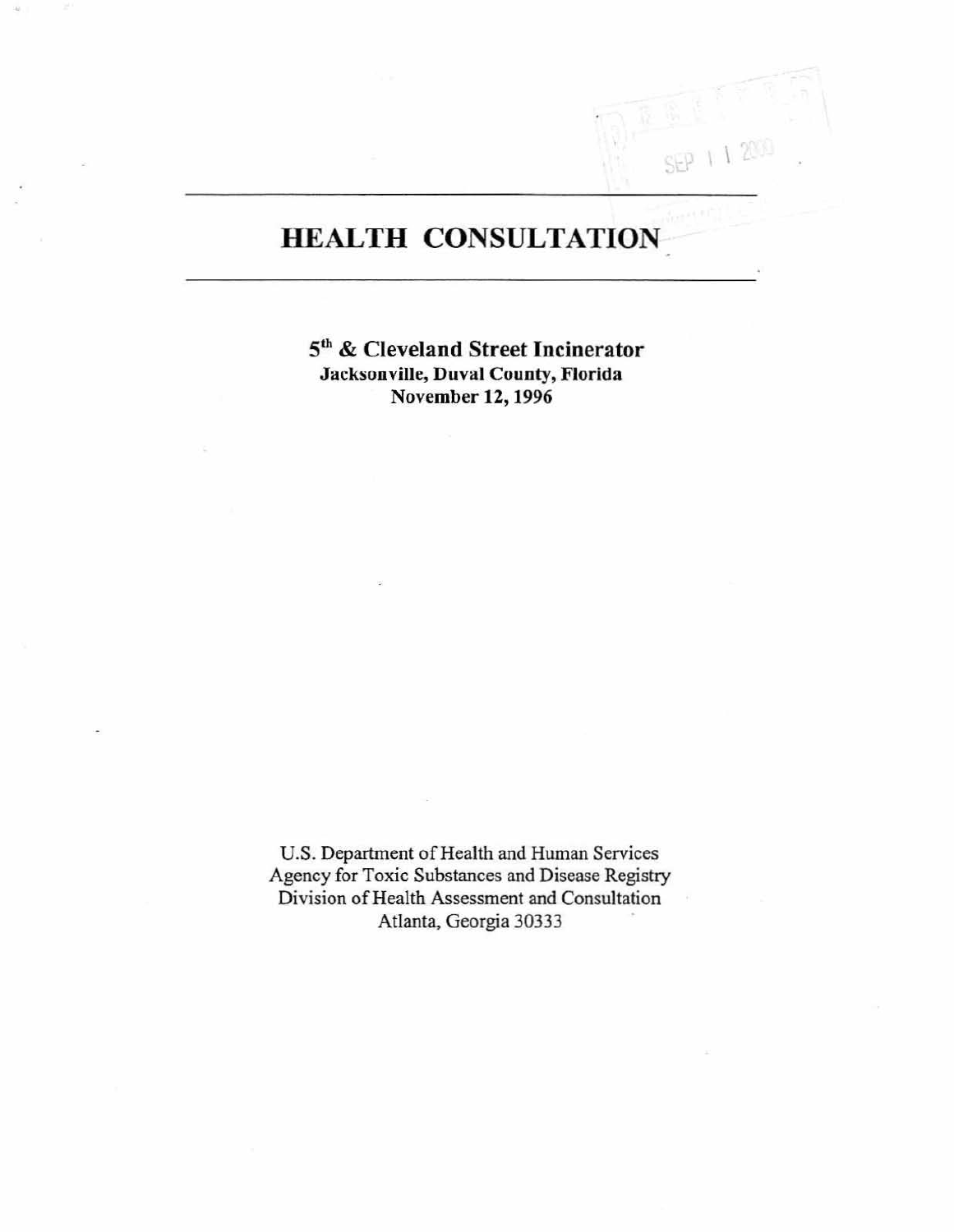#### Background and Statement or Issues

The Region 4 U.S. Environmental Protection Agency (EPA) has requested that the Agency for Toxic Substances and Disease Registry (ATSDR) review analytical data from the 5th and Cleveland Street Incinerator Site in Jacksonville, Florida, and determine if contaminants are present in environmental media at levels of public health concern [1].

The site consists of a 2.8 acre parcel located in a residential community approximately 1 mile north of downtown Jacksonville. The city burned municipal waste in the incinerator from before 1943 to approximately 1969. Ash that was generated as a result of incinerator operations was disposed of on the site; specific information on disposal (buried or surface) was not provided. The site was developed as a city park (Emmett Reed Park) in the 19705, with a baseball diamond, 2 basketball courts, a picnic area, and 2 support buildings.

In February 1996, 14 soil samples were collected at the site and 3 samples were collected adjacent to the site; the samples were described as being samples of 'at- or near-surface ash'. Samples were analyzed for RCRA metals (arsenic, barium, cadmium, chromium, lead, mercury, selenium, and silver). Metals were detected at the following maximum concentrations;

| Arsenic  | 37.5 milligrams per kilogram (mg/kg) |
|----------|--------------------------------------|
| Barium   | 561<br>$\alpha$                      |
| Cadmium  | 3.72                                 |
| Chromium | 17.7                                 |
| Lead     | 3,950                                |
| Mercury  | ND                                   |
| Selenium | 2.5                                  |
| Silver   | 4.06                                 |

In April 1996, temporary measures were implemented to minimize potential contact with the ash; the ash was covered with gravel, compost, and grass.

A private consultant, on behalf of the city, submitted a Contamination Assessment Plan (CAP) to the State of Florida; the CAP is designed to determine the extent of contamination. Phases I and II of the CAP will determine the total areal extent of ash and the concentration of contaminants in the ash and underlying soils. Phase III will determine groundwater quality and aquifer characteristics. Phase N will include recommendations for abatement of the contamination.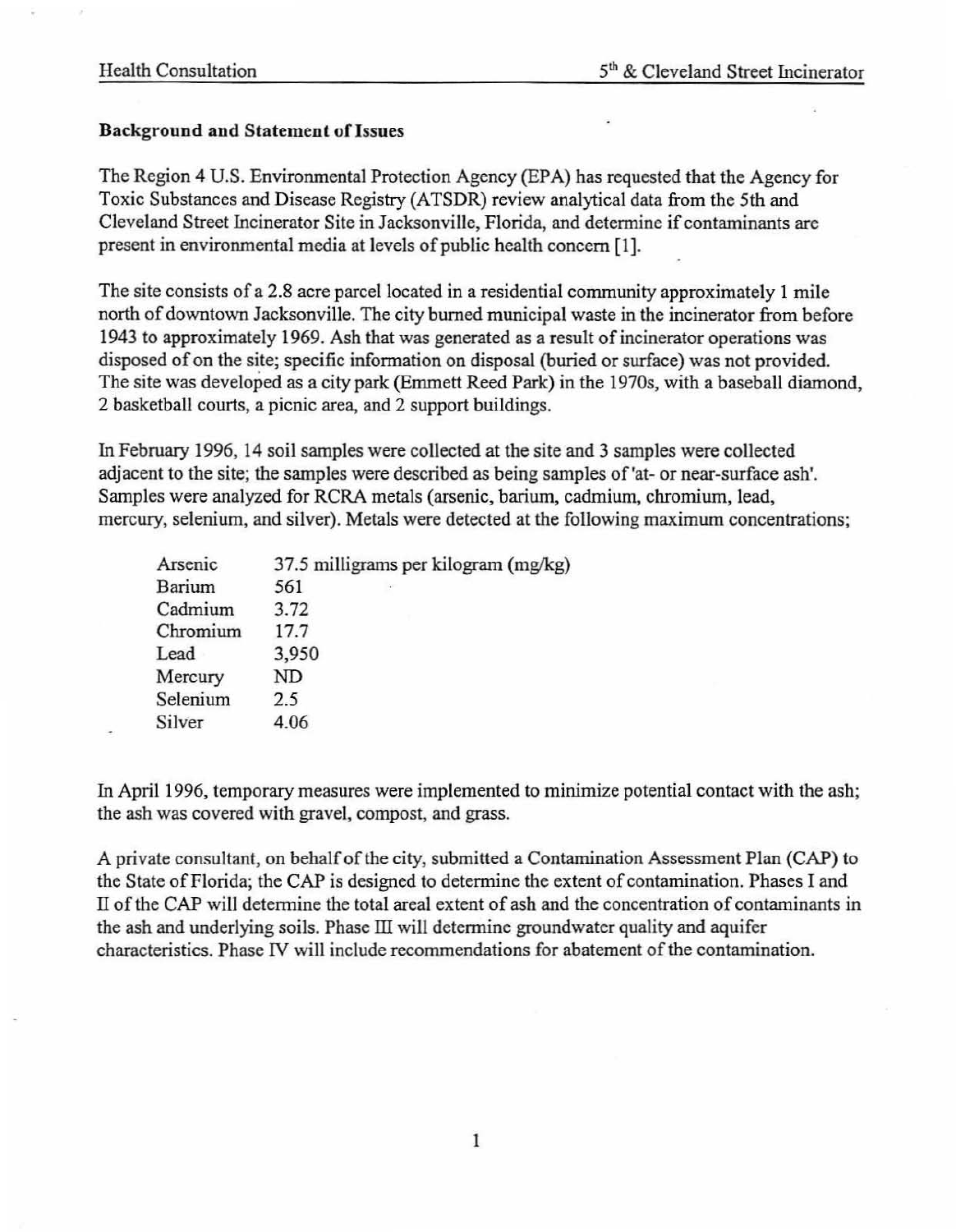#### **Discussion**

Combustion of organic material and other waste in municipal incinerators may generate contaminants that may be present at elevated levels in the ash resulting from incinerator operations. Contaminants that may be present in the ash include metals. polycyclic aromatic hydrocarbons (p AHs), polychlorinated biphenyls (PCBs), polychlorinated dibenzo-p-dioxins (PCDDs), and polychlorinated dibenzofurans (PCDFs) [2 - 6].

The limited sampling and analyses that were conducted at the site indicate that lead is present at levels of public health concern; however, the sampling is not adequate to characterize the nature and extent of contamination at the site. Because exposure to contaminants in soil usually occurs to the top 3 inches of the soil, analysis of surface soil samples (0 - 3 inches) is necessary to evaluate potential public health threats due to contaminants in soil.

The temporary measures implemented at the site (covering the ash with gravel. compost, and grass) are effective in minimizing potential exposures to contaminants in the ash. Although not considered to be protective in the long-term. these measures are effective if the cover material over the ash is adequately maintained.

## Conclusions

Limited analytical data indicate that lead is present at levels of public health concern in ash at the Sth & Cleveland Street Incinerator Site.

The extent and nature of contamination at the site has not been adequately characterized.

The temporary measures implemented to cover the ash are effective to minimize potential exposures to contaminants in the ash.

## Recommendations

Characterize the nature and extent of contamination in ash at the site; for public health purposes. characterization of contamination in surface soil (0 - 3 inches) is necessary.

Adequately maintain temporary measures at the site to minimize potential exposures until such time as pennanent remedial actions are implemented.